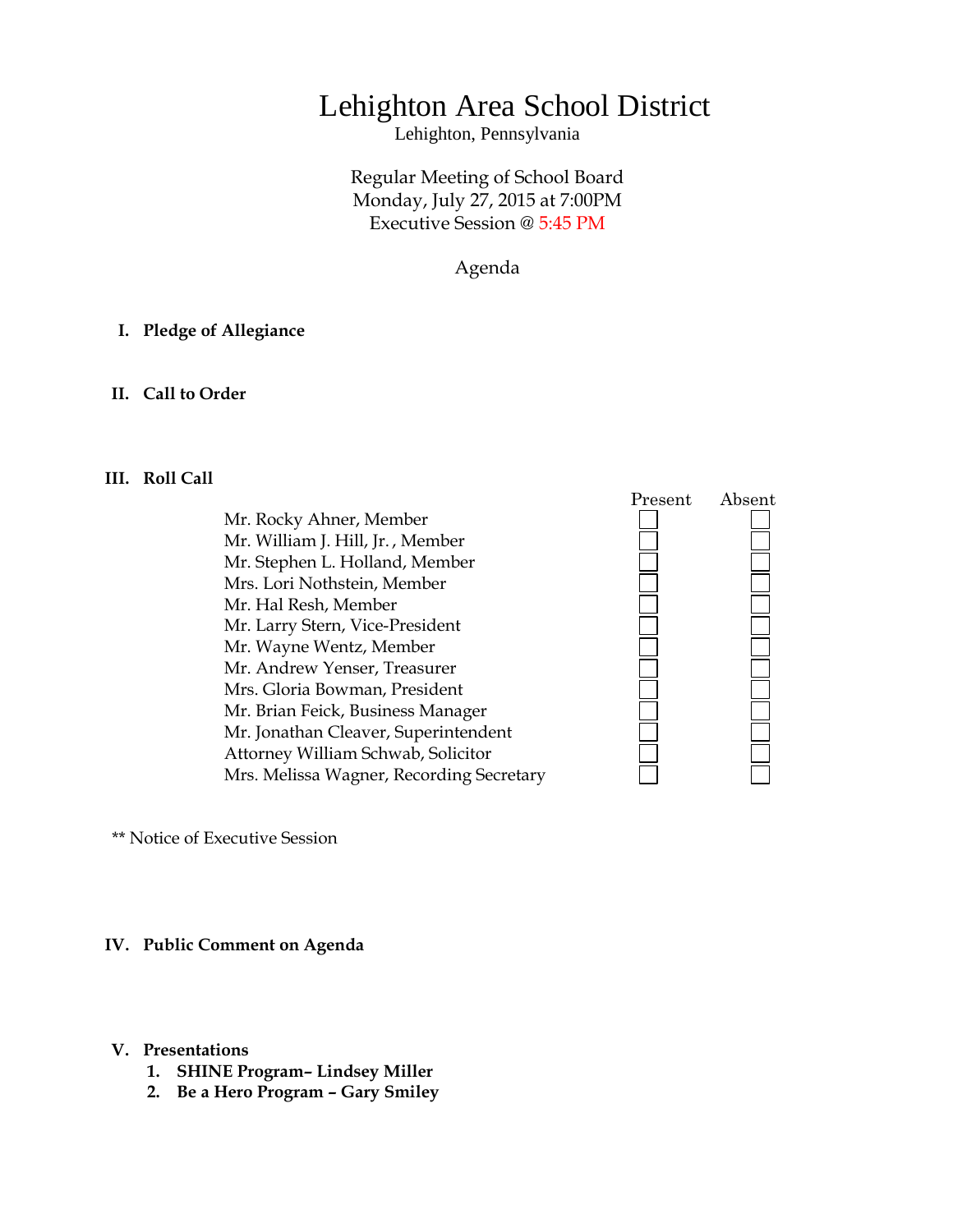## **VI. Communications**

- 1. Superintendent's Report *Mr. Cleaver*
- 2. Finance Report *Mr. Feick*
- 3. Board President's Report *Mrs. Bowman*
- 4. Lehighton Memorial Library Report *Mrs. Nothstein*
- 5. Legislative Policy Committee of PSBA Report *Mr. Ahner*
- 6. Title I Advisory Committee Report *Mrs. Bowman*
- 7. CCTI Report *Mr. Yenser*
- 8. CLIU Report *Mr. Wentz*
- 9. Solicitor's Report *Attorney William Schwab*
- 10. Building/Grounds Report *Mr. Wentz*
- 11. LCCC *– Mr. Stern*
- 12. Academic Affairs Committee Report *Mrs. Bowman*
- 13. Policy Committee Report *Mrs. Bowman*
- 14. Athletic Committee Report *Mr. Wentz - Presentation*
- 15. Wellness Committee Report *Mr. Ahner*

## **VII. Approval of Minutes**

A. MOTION by , SECONDED by to approve the Minutes of the June 22, 2015, regular meeting. (Enc. 1 – White) VOTE: YES - NO - ABSENT - ABSTENTIONS - B. MOTION by , SECONDED by to approve the Minutes of the July 15, 2015, workshop meeting. (Enc. 2 – White) VOTE: YES - NO - NO - ABSENT - ABSTENTIONS -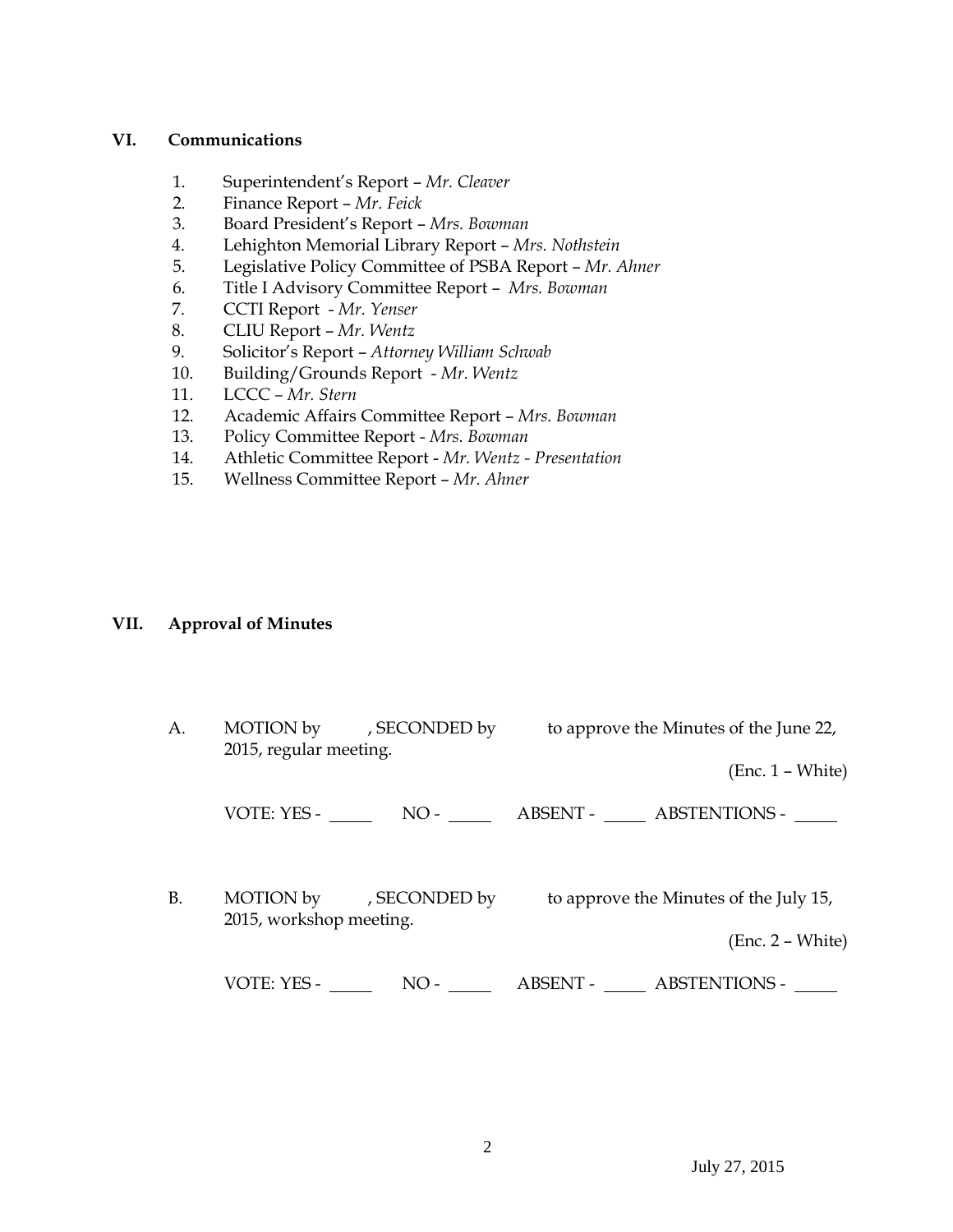| А. | School Activities Fund for June 2015.                                                                                                   |                                                                                                                                                                                                              | MOTION by , SECONDED by to approve the Lehighton Area Middle<br>$(Enc. 3 - Gold)$ |                                                                                                                                                                |  |
|----|-----------------------------------------------------------------------------------------------------------------------------------------|--------------------------------------------------------------------------------------------------------------------------------------------------------------------------------------------------------------|-----------------------------------------------------------------------------------|----------------------------------------------------------------------------------------------------------------------------------------------------------------|--|
|    |                                                                                                                                         |                                                                                                                                                                                                              |                                                                                   |                                                                                                                                                                |  |
| В. |                                                                                                                                         | MOTION by , SECONDED by to approve the Payment of Bills:                                                                                                                                                     |                                                                                   |                                                                                                                                                                |  |
|    |                                                                                                                                         | General Fund \$2,457,442.03<br>--Benefits<br>--Payroll (June) \$1,472,172.33<br>--Debit Card \$ 637.94<br>Food Service Fund<br>Capital Reserve<br>Athletic Fund<br>Capital Proj. Funds \$ 27,944.00<br>Total | \$548,160.08<br>\$89,024.64<br>\$ 18,217.10<br>\$40,680.28<br>\$4,654,278.40      | (Enc. 4 - Blue)                                                                                                                                                |  |
|    | Note: Members with questions or requesting a copy of any payment, please<br>contact the Business Office prior to the scheduled meeting. |                                                                                                                                                                                                              |                                                                                   |                                                                                                                                                                |  |
|    |                                                                                                                                         |                                                                                                                                                                                                              |                                                                                   |                                                                                                                                                                |  |
|    | Fund Balance:                                                                                                                           | 1. Barry Isett & Associates, Inc. -<br>Stadium (May 1-May 31, 2015)                                                                                                                                          |                                                                                   | C. MOTION by , SECONDED by upon recommendation of the Finance<br>Committee, to approve payment of the following projects from the Un-Restricted<br>\$54,125.51 |  |
|    |                                                                                                                                         |                                                                                                                                                                                                              |                                                                                   | $(Enc. 5 - Green)$                                                                                                                                             |  |
|    |                                                                                                                                         |                                                                                                                                                                                                              |                                                                                   | VOTE: YES - NO - ABSENT - ABSTENTIONS -                                                                                                                        |  |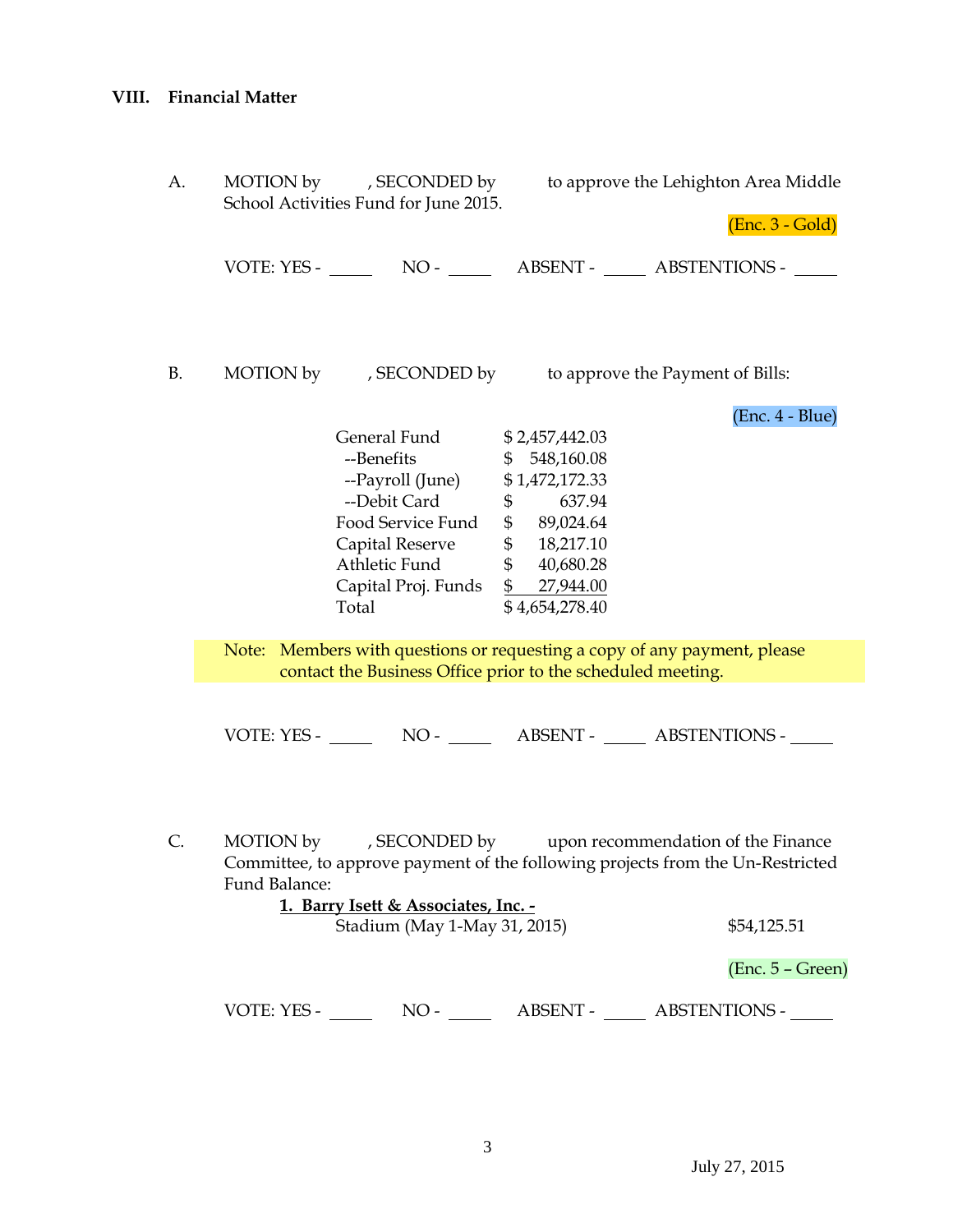| 2. Recommended by Barry Isett & Associates, Inc. and Quandel for |                                                                                     |                                                                                                                                              |  |  |
|------------------------------------------------------------------|-------------------------------------------------------------------------------------|----------------------------------------------------------------------------------------------------------------------------------------------|--|--|
| payment to CMG of Easton, Inc.-                                  |                                                                                     | \$125,600.00                                                                                                                                 |  |  |
|                                                                  | Stadium (May 27, 2015-June 30, 2015)                                                |                                                                                                                                              |  |  |
|                                                                  |                                                                                     | $(Enc. 6 - Green)$                                                                                                                           |  |  |
|                                                                  |                                                                                     | VOTE: YES - NO - NO - NO - ABSENT - ABSTENTIONS -                                                                                            |  |  |
| D.<br>construction accounts:                                     |                                                                                     | MOTION by , SECONDED by upon recommendation of the Finance<br>Committee, to approve payment on the following projects from the corresponding |  |  |
| 1. EI Associates:                                                | High School (June 1-30, 2015) \$10,975.00<br>Bid Phase 50% Complete                 |                                                                                                                                              |  |  |
|                                                                  |                                                                                     | $(Enc. 7 - Green)$                                                                                                                           |  |  |
|                                                                  |                                                                                     | VOTE: YES - NO - ABSENT - ABSTENTIONS -                                                                                                      |  |  |
| 2. EI Associates:                                                | High School (June 1-30, 2015) \$23,047.50<br>Construction Doc Phase 100% Complete   |                                                                                                                                              |  |  |
|                                                                  |                                                                                     | $(Enc. 8 - Green)$                                                                                                                           |  |  |
|                                                                  |                                                                                     | VOTE: YES - NO - NO - ABSENT - ABSTENTIONS -                                                                                                 |  |  |
| 3. EI Associates:                                                | Middle School (June 1-30, 2015) \$12,475.00<br>Construction Doc Phase 100% Complete |                                                                                                                                              |  |  |
|                                                                  |                                                                                     | $(Enc. 9 - Green)$                                                                                                                           |  |  |
|                                                                  |                                                                                     | VOTE: YES - NO - ABSENT - ABSTENTIONS -                                                                                                      |  |  |
| 4. EI Associates:                                                | Elementary (June 1-30, 2015) \$69,965.00<br>Design Development 79.5% Complete       |                                                                                                                                              |  |  |
|                                                                  |                                                                                     | $(Enc. 10 - Green)$                                                                                                                          |  |  |
|                                                                  |                                                                                     | VOTE: YES - NO - NO - ABSENT - ABSTENTIONS -                                                                                                 |  |  |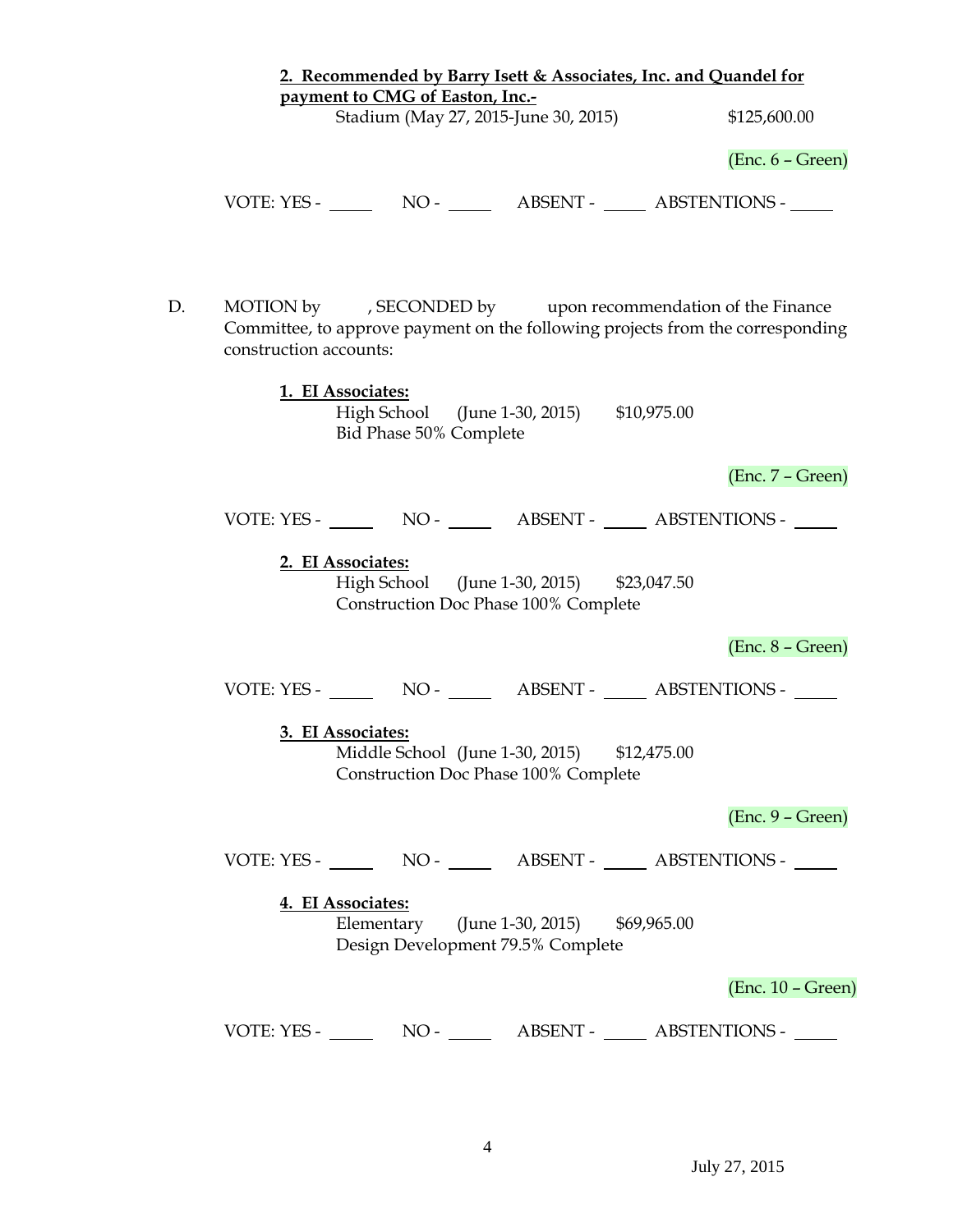|    | 5. Quandel:<br>Middle School, High School and<br><b>All Construction Projects</b><br>(June 1-30, 2015)                                                              |                               | \$4,750.00<br>$(Enc. 11 - Green)$                                                                                                                                                                           |                     |
|----|---------------------------------------------------------------------------------------------------------------------------------------------------------------------|-------------------------------|-------------------------------------------------------------------------------------------------------------------------------------------------------------------------------------------------------------|---------------------|
|    | VOTE: YES - NO - NO - NO - ABSENT - ABSTENTIONS -                                                                                                                   |                               |                                                                                                                                                                                                             |                     |
|    | 6. <b>IMSI:</b><br>29-July 16, 2015.                                                                                                                                |                               | <b>JMSI Environmental Middle School Asbestos Abatement project</b><br>design. Billing for asbestos abatement project management and<br>associated air monitoring as outlined on the invoice attachment June |                     |
|    | Invoice #0715-18                                                                                                                                                    | Total \$10,825.00 less the 3% | Amount to pay \$10,500.25                                                                                                                                                                                   |                     |
|    |                                                                                                                                                                     |                               |                                                                                                                                                                                                             | $(Enc. 12 - Green)$ |
|    | VOTE: YES - NO - ABSENT - ABSTENTIONS -                                                                                                                             |                               |                                                                                                                                                                                                             |                     |
| Е. | MOTION by , SECONDED by<br>a. Revenue Report<br>b. Budget Report<br>c. Treasurer's Reports<br>1. General Fund<br>2. Capital Reserve Fund<br>3. Capital Project Fund |                               | to approve the following reports:                                                                                                                                                                           |                     |
|    | 4. Food Service Fund                                                                                                                                                |                               |                                                                                                                                                                                                             | $(Enc. 13 - Green)$ |
|    | VOTE: YES - NO - NO - ABSENT - ABSTENTIONS -                                                                                                                        |                               |                                                                                                                                                                                                             |                     |
| F. | MOTION by , SECONDED by to approve exemptions from Per<br>Capita and/or Occupational Tax per the attached list.                                                     |                               |                                                                                                                                                                                                             | $(Enc. 14 - Green)$ |
|    |                                                                                                                                                                     |                               |                                                                                                                                                                                                             |                     |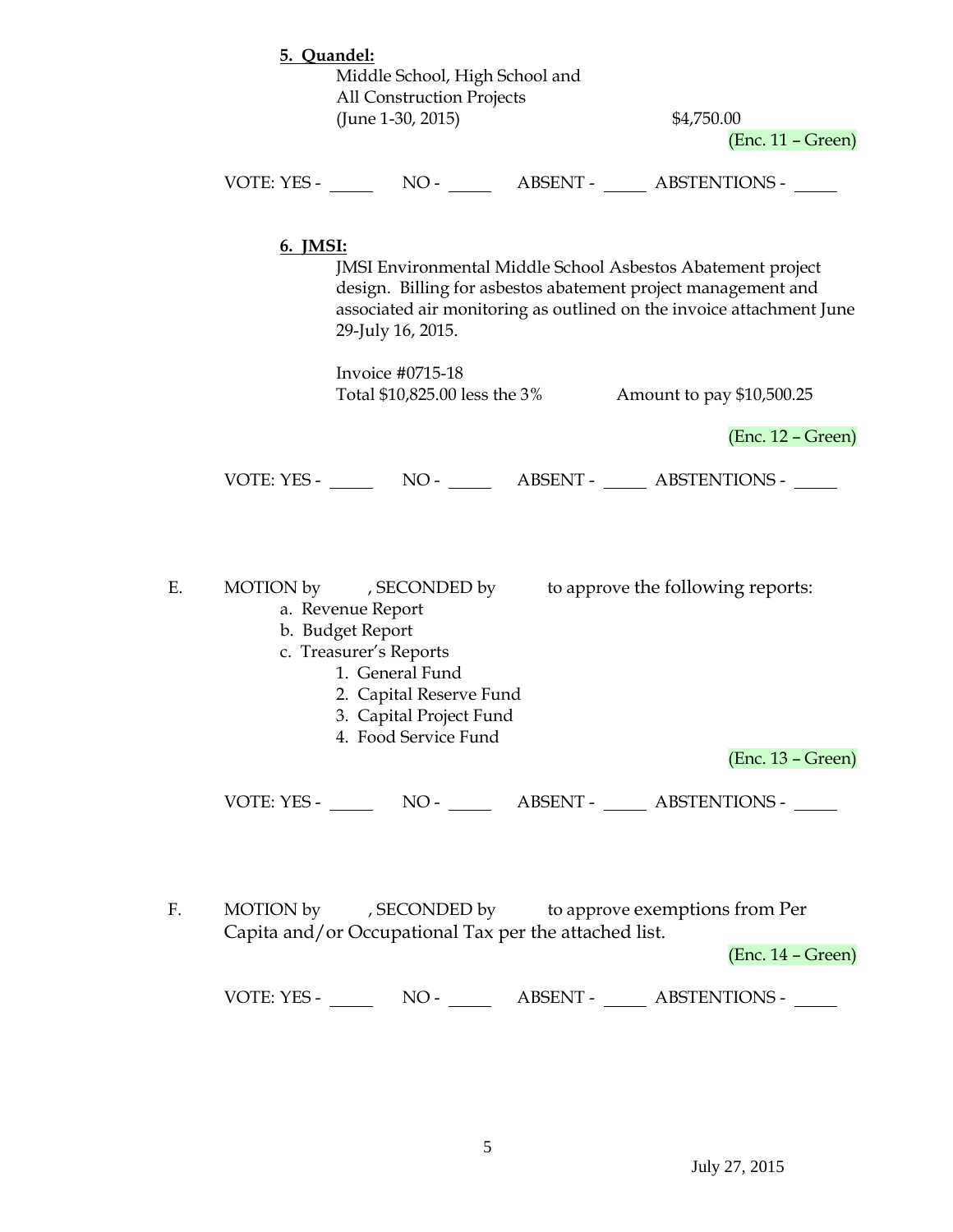G. MOTION by , SECONDED by to approve the Agreement between the Lehighton Area School District and Carbon Lehigh Intermediate Unit #21 to participate in the Discovery Education Streaming Basic which provides Discovery Streaming Digital Video Library in conjunction with Lehigh Valley PBS/WLVT Channel 39. The cost to the District is **\$1,003.62** for the 2015-2016 school year. (Enc. 15 – Green)

VOTE: YES - NO - NO - ABSENT - ABSTENTIONS - NO

H. MOTION by , SECONDED by to approve **Laura Welkey** to attend the 2015 National EdTA (Educational Theatre Association) Conference , St. Petersburg, FL, October 1-4, 2015 at a cost of **\$445.00** (registration & flight)**.** Funding through the Middle School Budget 2015-16.

VOTE: YES - NO - NO - ABSENT - ABSTENTIONS -

I. MOTION by , SECONDED by to approve the contract with WTI General Services (TREMCO) for warranty of the roofs at all elementary buildings at a cost of **\$71,080.00**, as per agreement along with clarification letter.

(Enc. 16 – Green)

VOTE: YES - NO - NO - ABSENT - ABSTENTIONS -

J. MOTION by , SECONDED by to approve the agreement with CLIU #21 for TransPerfect Remote Interpreters Products and Services for the 2015-16 school year for language interpreting related services.

(Enc. 17 – Green)

VOTE: YES - NO - NO - ABSENT - ABSTENTIONS -

K. MOTION by , SECONDED by to approve the Letter of Agreement between the Carbon-Monroe-Pike Drug and Alcohol Commission, Inc. and the Lehighton Area School District for Drug and Alcohol SAP/Intervention Services for school year 2015-16. This agreement will allow CMP D&A to provide one day of these services weekly to the district for a total of **\$7,000.00**.

(Enc. 18 – Green)

VOTE: YES - NO - NO - ABSENT - ABSTENTIONS -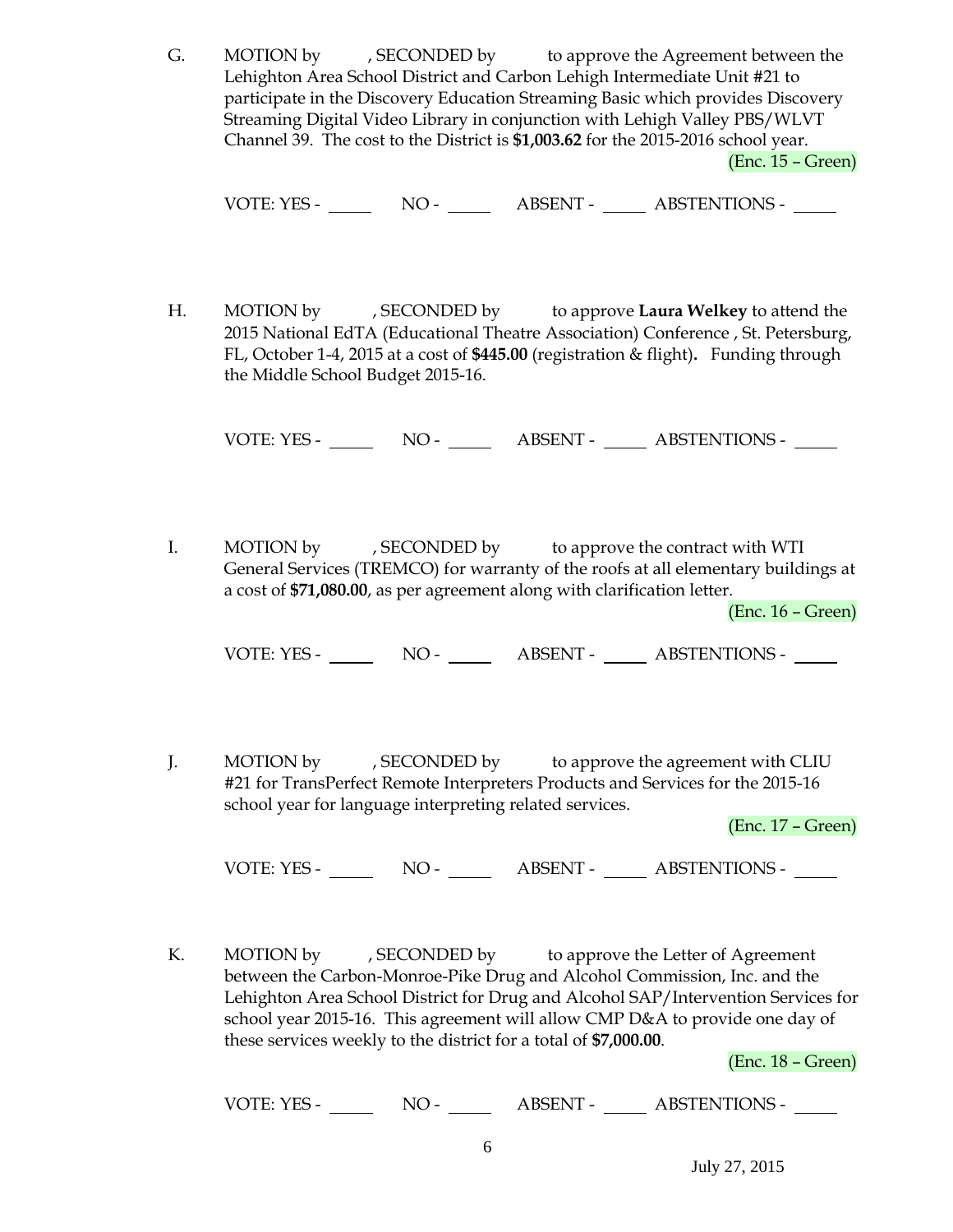L. MOTION by , SECONDED by , to approve the CLIU contract for PowerSchool Hosting and Support for the 2015-2016 & 2016-2017 School Years, in the amount of **\$58,802.50** beginning 08/01/2015 and ending 06/30/2017. Funding through Technology Budget 2015-2016.

VOTE: YES - NO - NO - ABSENT - ABSTENTIONS -

M. MOTION by , SECONDED by , upon recommendation of the Finance Committee, to participate and sign up for the BHA "Cost Savings Program". (Enc. 19 – Green)

VOTE: YES - NO - ABSENT - ABSTENTIONS -

N. MOTION by , SECONDED by , to authorize a transfer from the General Fund to the Food Service Fund in the amount of **\$4,911.63** to close out the 2014-2015 school year.

(Enc. 20 – Green)

| VOTE: YES - | NO - | <b>ABSENT -</b> | <b>ABSTENTIONS -</b> |
|-------------|------|-----------------|----------------------|
|             |      |                 |                      |

## **IX. Personnel**

A. MOTION by , SECONDED by to approve the attached list of candidates for the **2015-2016 Substitute** list pending clearances.

(Enc. 21– Purple)

VOTE:YES - NO - NO - ABSENT - ABSTENTIONS -

B. MOTION by , SECONDED by to approve the **2015–2016 Extra-Curricular & Athletic** hires (per attachments).

(Enc. 22– Purple)

VOTE: YES - NO - ABSENT - ABSTENTIONS -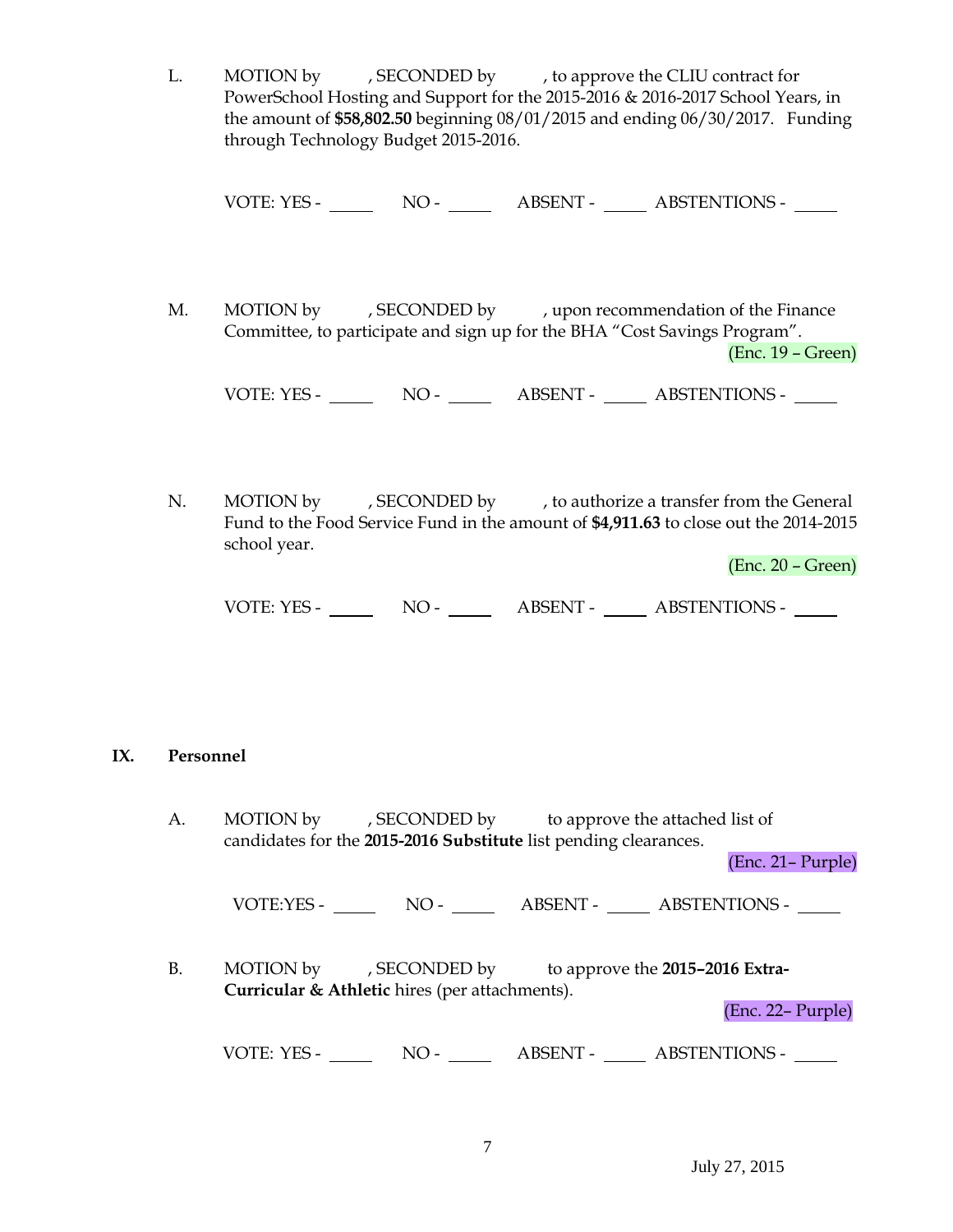- C. MOTION by , SECONDED by to approve the following requests for pre-approval of courses/Programs of Study for continuing education:
	- **1. Diane Schnell -** August 24, 2015 December 11, 2015/Reed 526 Organization, Implementation, and Evaluation of School Reading Programs – On-line
	- **2. Erica Pagotto** September 17, 2015-December 10, 2015/ED512: Social Foundations
	- **3. Michael Feifel** July 27, 2015-August 6, 2015/ASH502 050 American Founding
	- **4. Drewann Troutman** September 15, 2015-December 8, 2015 ED526 Internet Literacy for Educators
	- **5. Sarah (Devitt) Dunchack -** September 15, 2015-December 8, 2015 ED526 Internet Literacy for Educators
	- 6. **Justin Fritz** August 24, 2015-December 12, 2015 SPED-648-89 Clinical Practicum

VOTE: YES - NO - ABSENT - ABSTENTIONS -

D. MOTION by , SECONDED by to acknowledge FMLA leaves for the following employee, not to exceed 12 weeks: **1. Employee #1324** – effective June 15, 2015

VOTE: YES - NO - ABSENT - ABSTENTIONS -

- E. MOTION by , SECONDED by to accept the resignation of the following personnel:
	- 1. **Jerilynn Derhammer** Summer Cleaner effective immediately
	- 2. **Tyler Dietz** Summer Worker effective immediately
	- 3. **Tami Hunsicker** Part-Time Cleaner effective July 1, 2015
	- 4. **Richard Hunsicker** Utility Custodian effective July 15, 2015
	- 5. **Sherry Andrews** Lunch-Time Aide at SD effective immediately

VOTE: YES - NO - ABSENT - ABSTENTIONS -

F. MOTION by , SECONDED by to accept the resignation from **Robert Barowski** for the following extra-curricular positions for the 2015-16 school year:

- 1. Stage Manager High School
- 2. Student Council High School
- 3. Drama/Theatre High School

VOTE: YES - NO - NO - ABSENT - ABSTENTIONS -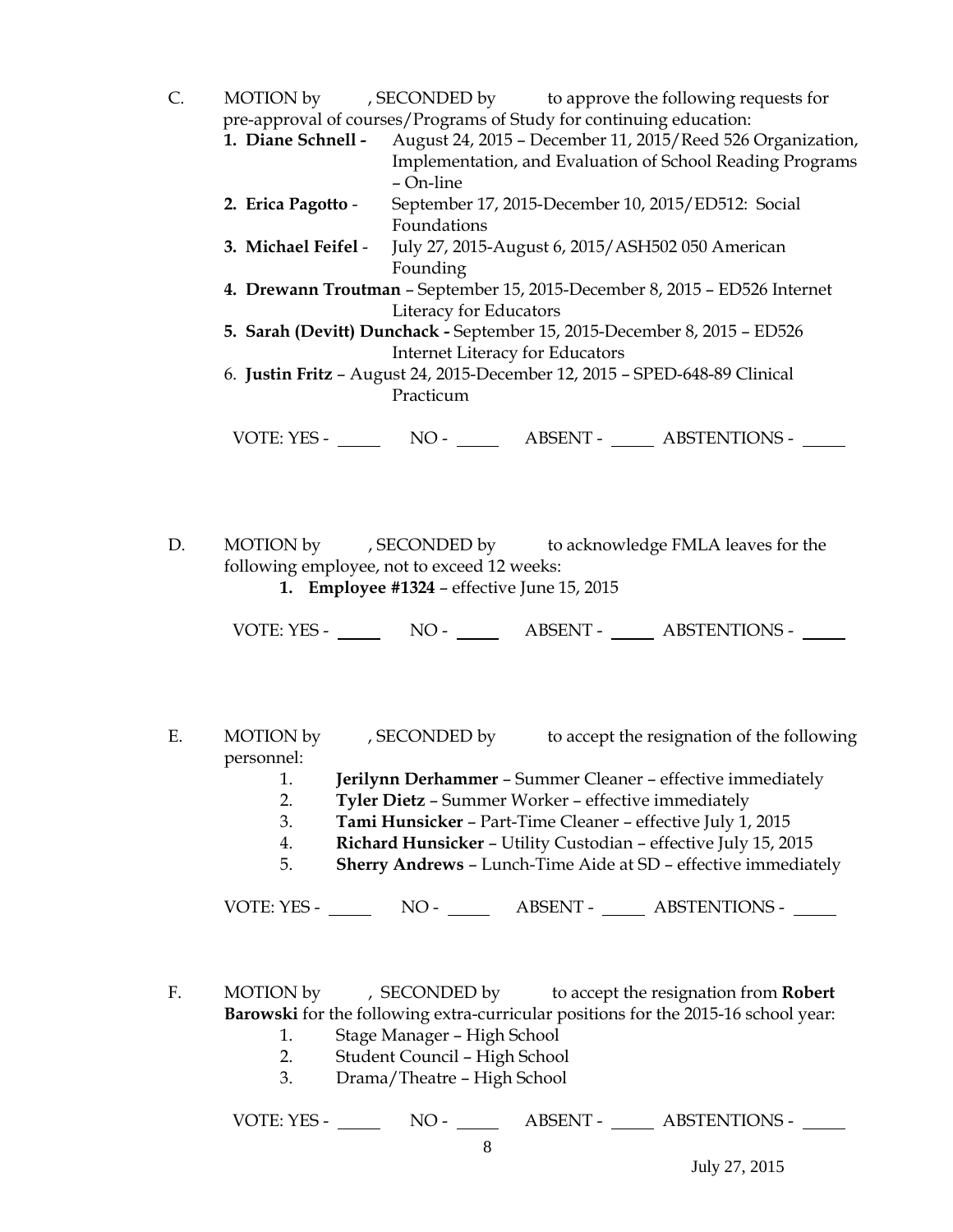- G. MOTION by , SECONDED by to approve the recommendation to hire the following employees in accordance with the respective contracts, pending clearances:
	- 1. **Louann Dietz** Middle School ELA Teacher Master's Step 3 **(\$41,875**) effective beginning of the 2015-16 School Year

VOTE: YES - NO - NO - ABSENT - ABSTENTIONS -

H. MOTION by , SECONDED by to authorize the Superintendent to hire individuals needed in order to be staffed for the opening of the **2015-2016** school year.

VOTE: YES - NO - ABSENT - ABSTENTIONS -

## **X. Miscellaneous**

A. MOTION by , SECONDED by to approve the Lehighton Extracurricular/Athletic Code of Conduct for the 2015-2016 school year. (Enc. 23 – Peach)

VOTE: YES - NO - NO - ABSENT - ABSTENTIONS -

B. MOTION by , SECONDED by to approve the revisions to the Elementary Handbook for the 2015-2016 school year.

(Enc. 24 – Peach)

VOTE: YES - NO - NO - ABSENT - ABSTENTIONS -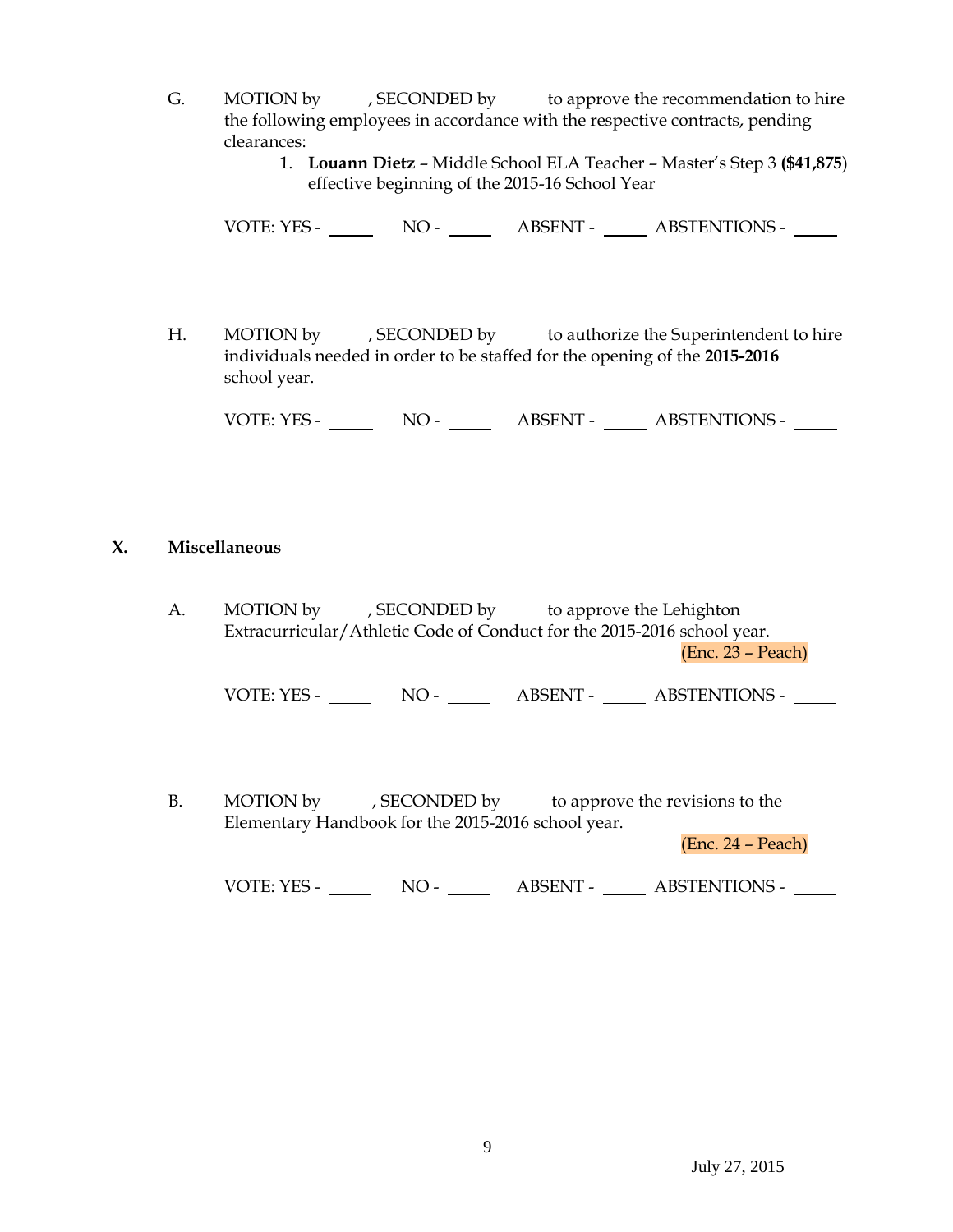- A. MOTION by , SECONDED by to approve Use of School Property for:
	- **1. CCTI/GED Prep Courses (Heather Mullen) –** September 14-December 14, 2015 (Mondays & Wednesdays, 5:30 p.m.-9:15 p.m.) to use MS classroom and computer lab - Requesting room fees waived
	- **2. Lehighton Rotary Club and LAHS Interact Club (Michael Heery)** November 7, 2015 (7:00 a.m.-5:30 p.m.) to use the HS gym, auditorium, and refreshment stand for the Lehighton Handmade Holiday Craft Show – Requesting fees waived
	- **3. Dance with Kim (Kimberly Semmel) –** May 21 & 22, 2016 (9:00 a.m.-7:00 p.m. & 11:00 a.m.-5:00 p.m.) – to use the HS auditorium and classrooms for 29th Annual Production (Alternate dates of June 10 & 11, 2016)
	- **4. East Penn PTO (Tammy Steele)**  September 12, 2015 (5:00 p.m.-9:30 p.m.) to use EP multi-purpose room and outside fields for PTO picnic and outdoor movie
	- **5. East Penn PTO (Tammy Steele)**  Sept. 1, Oct. 1, Nov. 4, Dec. 1, Jan.6, Feb. 4, March 1, April 6, May 5 (6:30 p.m.-8:30 p.m.) EP library for PTO meetings
	- **6. Good News Club (Debra Siglin)** October 1, 2015 April 28, 2016 (3:15 p.m.- 4:45 p.m.) to use MA multi-purpose room.
	- **7. Good News Club (Allyson Carter)**  September 29, 2015 April 26, 2016 (3:15 p.m.-4:45 p.m.) to use SD classroom (s).
	- **8. Daisy Troop (Melissa Linko)** Wednesdays-September 2015-June 2016 (3:15 p.m.-4:30 p.m.) to use MA multi-purpose room.

VOTE: YES - NO - ABSENT - ABSTENTIONS -

B. MOTION by , SECONDED by to approve the After-School Detention program at all elementary buildings.

VOTE: YES - NO - ABSENT - ABSTENTIONS -

## **XII. Old Business for Discussion**

**XIII. New Business for Discussion**